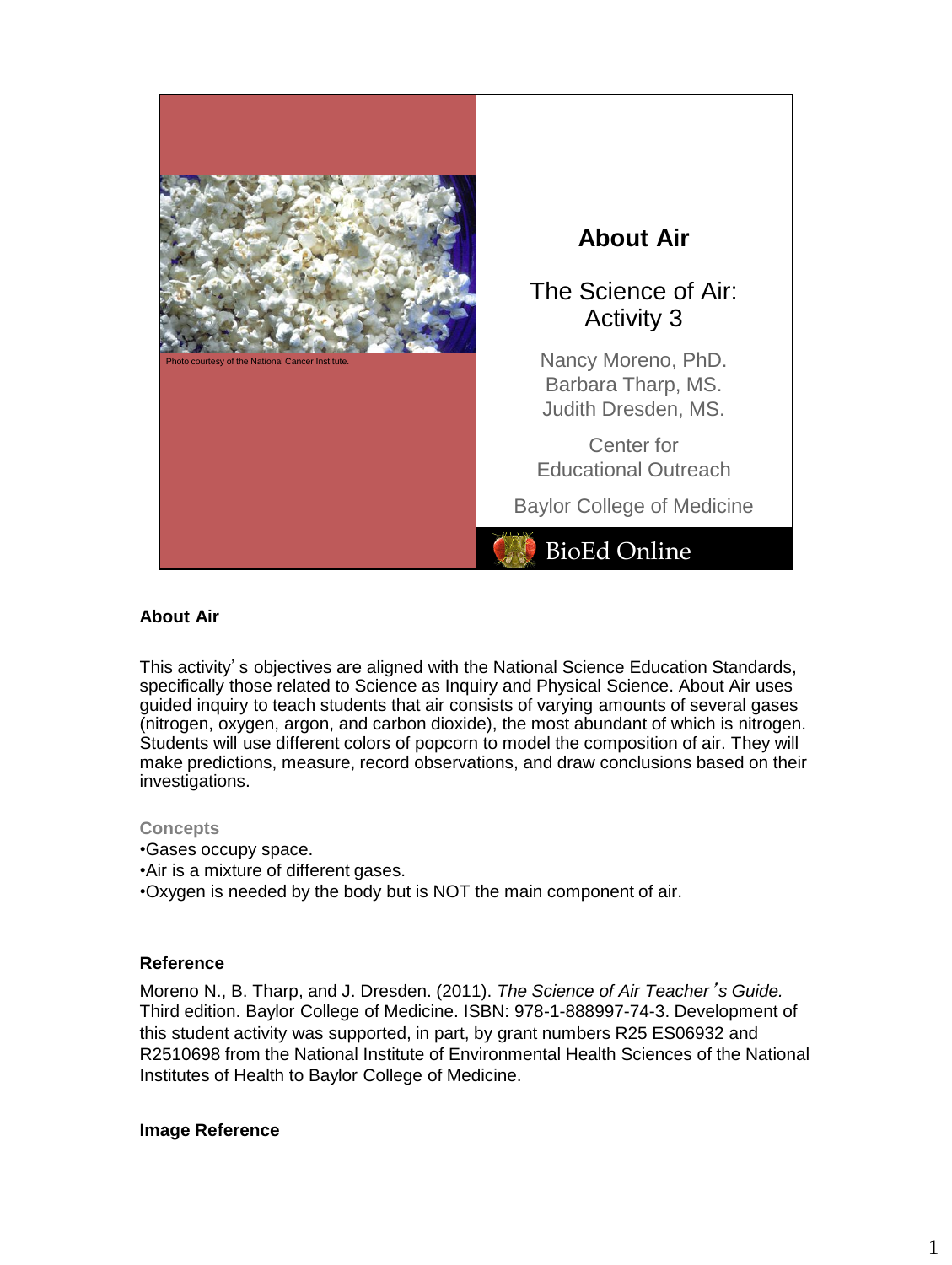Photo courtesy of the National Cancer Institute. https://visualsonline.cancer.gov/details.cfm?imageid=2439

# **Key Words**

lesson, teaching slides, lesson demonstration, physical science, air, atmosphere, air temperature, heat, gas, gases, nitrogen, oxygen, argon, carbon dioxide, ozone, molecules, air particle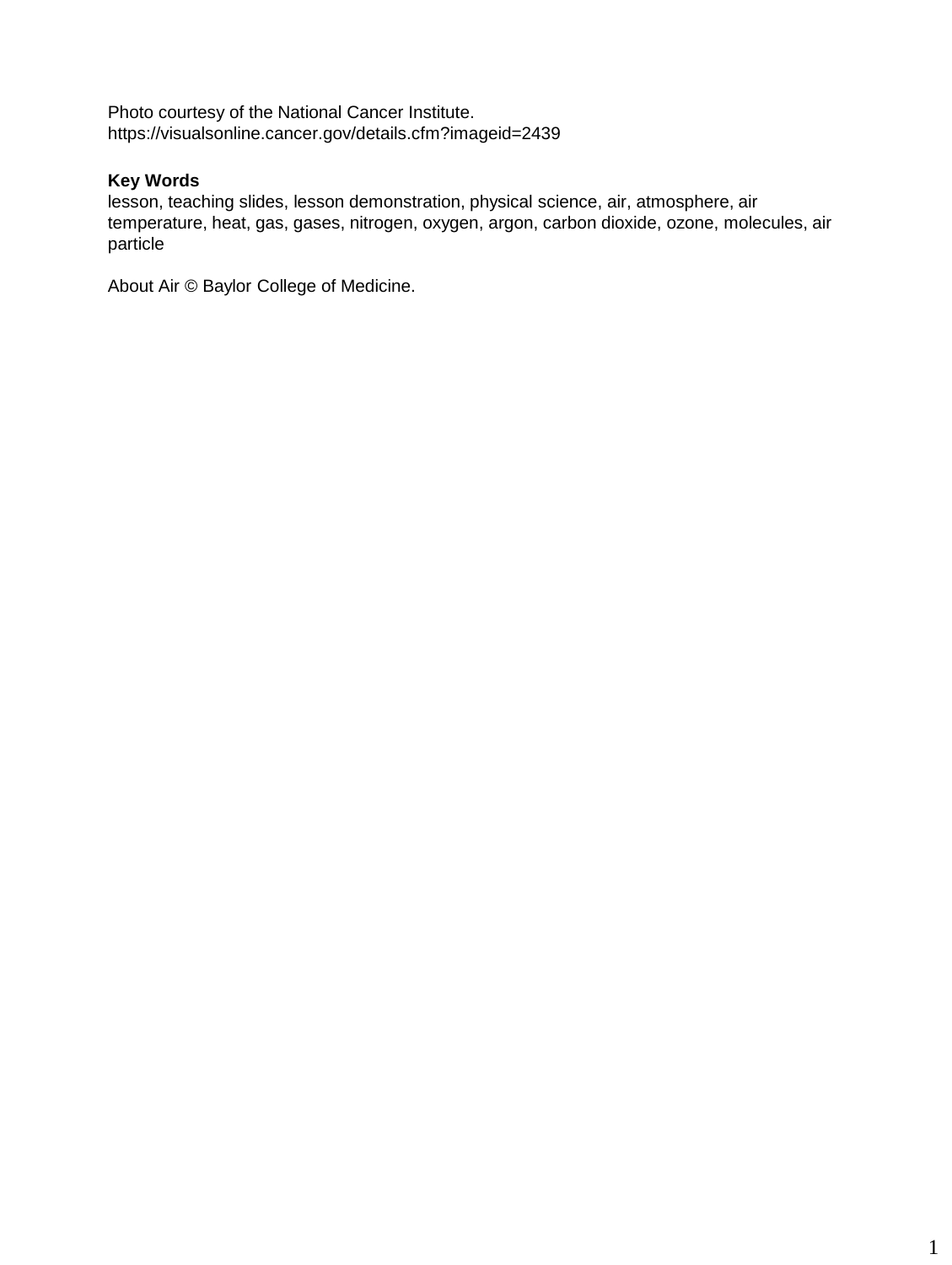

### **Materials**

### **Teacher Materials (see Setup)**

- 30 cups of popped popcorn
- 3 clear, re-sealable plastic bags, 1-gal size (12 in. x 15 in.)
- Clear plastic bag, 15-gal size (or a bag from the dry cleaner)
- Powdered soft drink mix: 2 pkgs of yellow mix, 1 pkg green, 1 pkg red
- Measuring cup, 8-oz. size
- Transparency of "Let's Measure" student page.

### **Materials per Student Group**

- Clear re-sealable plastic bag, 1-gal size (12x15 in.)
- Measuring cup, 8-oz. size
- Copies of "Let's Measure" student sheet

### **Setup**

1. Before the activity, you will need to tint three small batches of popcorn (or buy flavored popcorn of different colors).

2. Pop enough popcorn to have 30 cups of white popped corn.

3. To tint the popcorn, measure 6 cups of popcorn into a sealable plastic bag. Add a tablespoon of yellow soft drink mix and 1-3 tablespoonfuls of water. Seal the bag and shake to distribute the color. Let the popcorn dry by spreading it on a paper towel or leaving the bag open.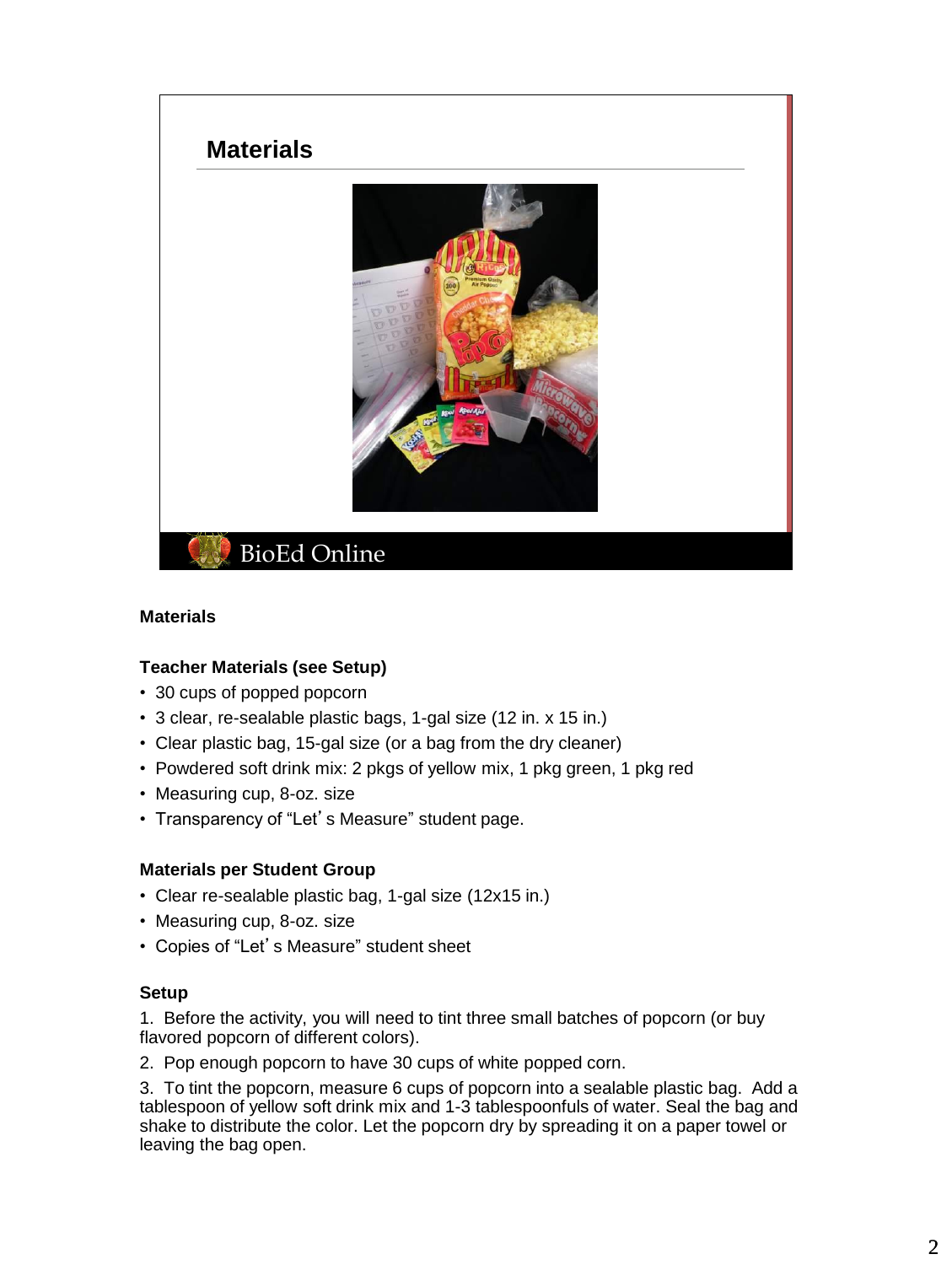4. Following the same process, create 1 cup of red popcorn and 1 cup of green popcorn. Do not tint the remaining 22 cups of white popcorn.

5. When all the popcorn is dry, separate it as follows: 3 bags containing 7 cups of white popcorn each; 1 bag containing 6 cups of yellow popcorn; 1 bag containing 1 cup of red popcorn; and 1 bag containing 1 cup of green popcorn.

### **Reference**

Moreno N., B. Tharp, and J. Dresden. (2011). *The Science of Air Teacher*'*s Guide.* Third edition. Baylor College of Medicine. ISBN: 978-1-888997-74-3. Development of this student activity was supported, in part, by grant numbers R25 ES06932 and R2510698 from the National Institute of Environmental Health Sciences of the National Institutes of Health to Baylor College of Medicine.

#### **Image Reference**

Photo by Christopher Burnett © Baylor College of Medicine.

#### **Key Words**

lesson, teaching slides, lesson demonstration, physical science, air, atmosphere, air temperature, heat, gas, gases, nitrogen, oxygen, argon, carbon dioxide, ozone, molecules, air particle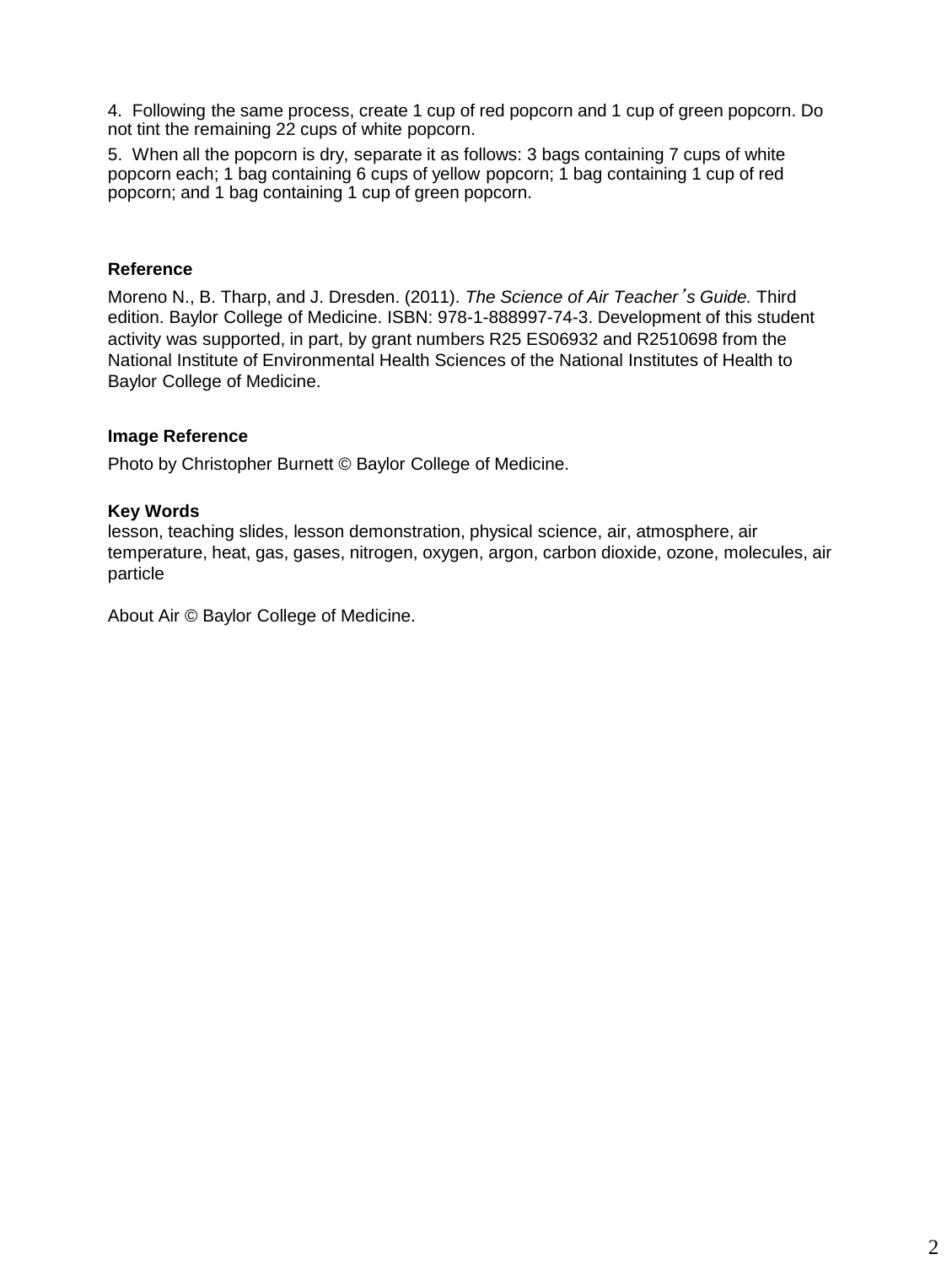

### **Science Safety Considerations**

Safety first! Students always must think about safety when conducting science investigations. This slide may be used to review safety with your class prior to beginning the activity.

Also, keep the following points in mind.

- Always follow your district school safety guidelines.
- Have a clear understanding of the investigation in advance. Practice any investigation with which you are not familiar before conducting it with the class.
- Make sure appropriate safety equipment, such as safety goggles, is available.
- Continually monitor the area where the investigation is being conducted.

### **Reference**

1.Dean, R., M. Dean, and L. Motz. (2003). *Safety in the Elementary Science Classroom*. Arlington, VA: National Science Teachers Association.

2.Moreno N., B. Tharp, and J. Dresden. (2011). *The Science of Air Teacher*'*s Guide.* Third edition. Baylor College of Medicine. ISBN: 978-1-888997-74-3. Development of this student activity was supported, in part, by grant numbers R25 ES06932 and R2510698 from the National Institute of Environmental Health Sciences of the National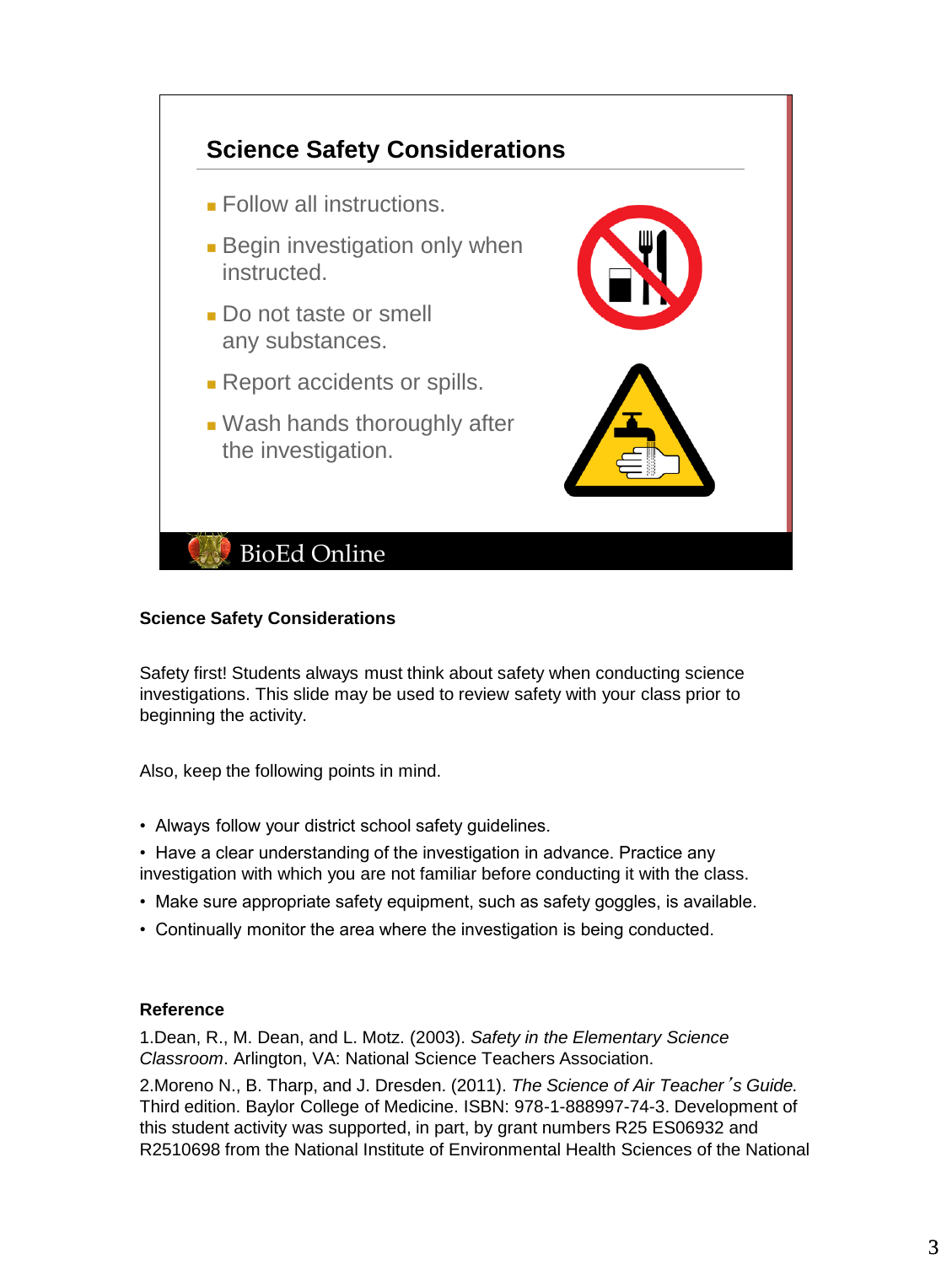Institutes of Health to Baylor College of Medicine.

## **Key Words**

lesson, teaching slides, lesson demonstration, physical science, air, atmosphere, air temperature, heat, gas, gases, nitrogen, oxygen, argon, carbon dioxide, ozone, molecules, air particle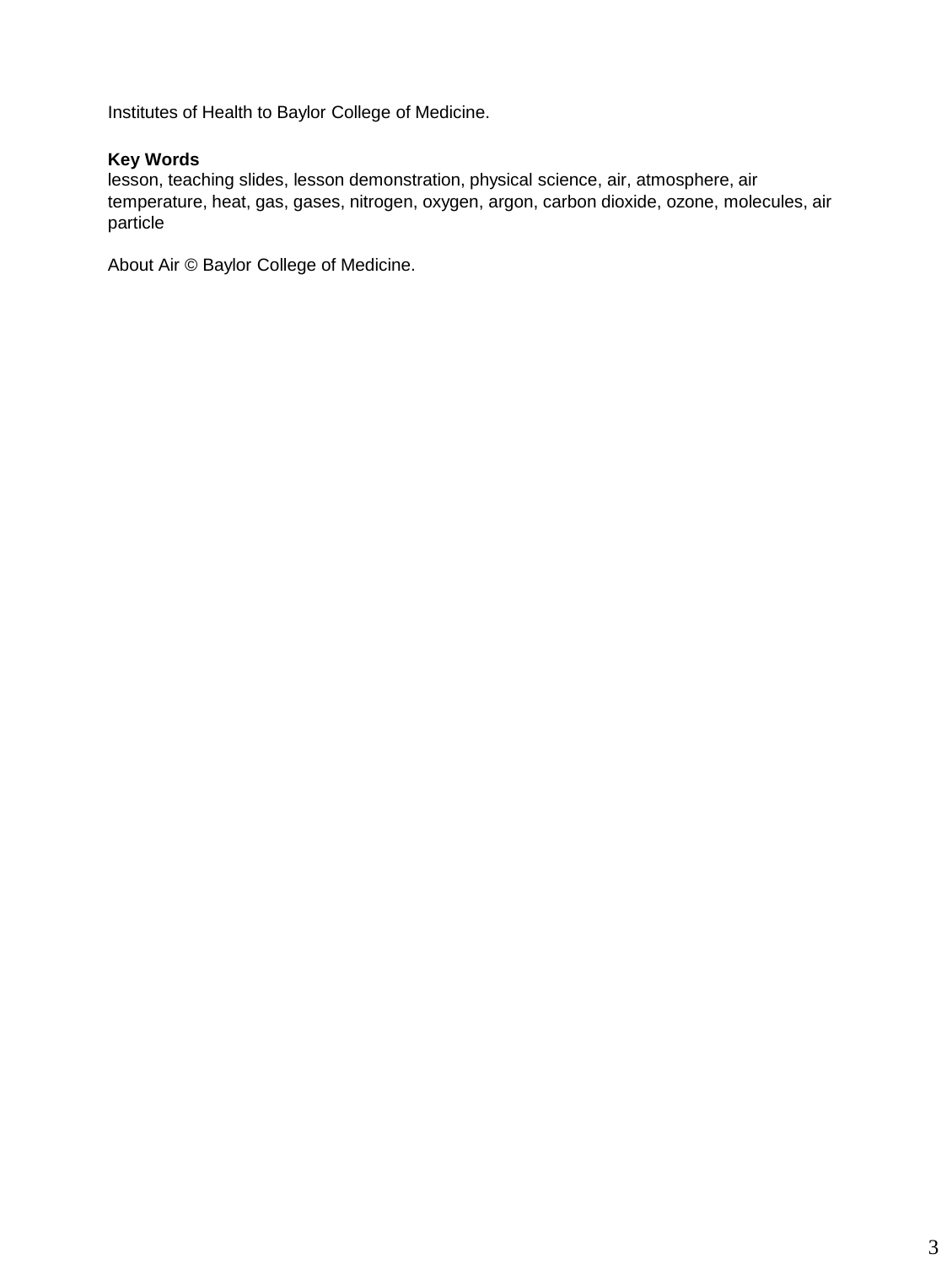

## **What**'**s in the Air?**

To focus students, ask, *Can we see the air in this room?* Explain that air consists of a mixture of gases we cannot always see or smell. Ask students if they can name at least one molecule in air that humans need to live. You may need to remind them that we have to inhale this molecule (oxygen). Stimulate further conversation by asking, *Besides oxygen, how many other kinds of gas molecules are in the air?* (oxygen, nitrogen, carbon dioxide, argon, methane, etc.) Or ask, *Is oxygen the only gas in air?*

### **Reference**

Moreno N., B. Tharp, and J. Dresden. (2011). *The Science of Air Teacher*'*s Guide.* Third edition. Baylor College of Medicine. ISBN: 978-1-888997-74-3. Development of this student activity was supported, in part, by grant numbers R25 ES06932 and R2510698 from the National Institute of Environmental Health Sciences of the National Institutes of Health to Baylor College of Medicine.

#### **Image Reference**

Photo courtesy of NASA. Public domain. http://en.wikipedia.org/wiki/File:Top\_of\_Atmosphere.jpg

### **Key Words**

lesson, teaching slides, lesson demonstration, physical science, air, atmosphere, air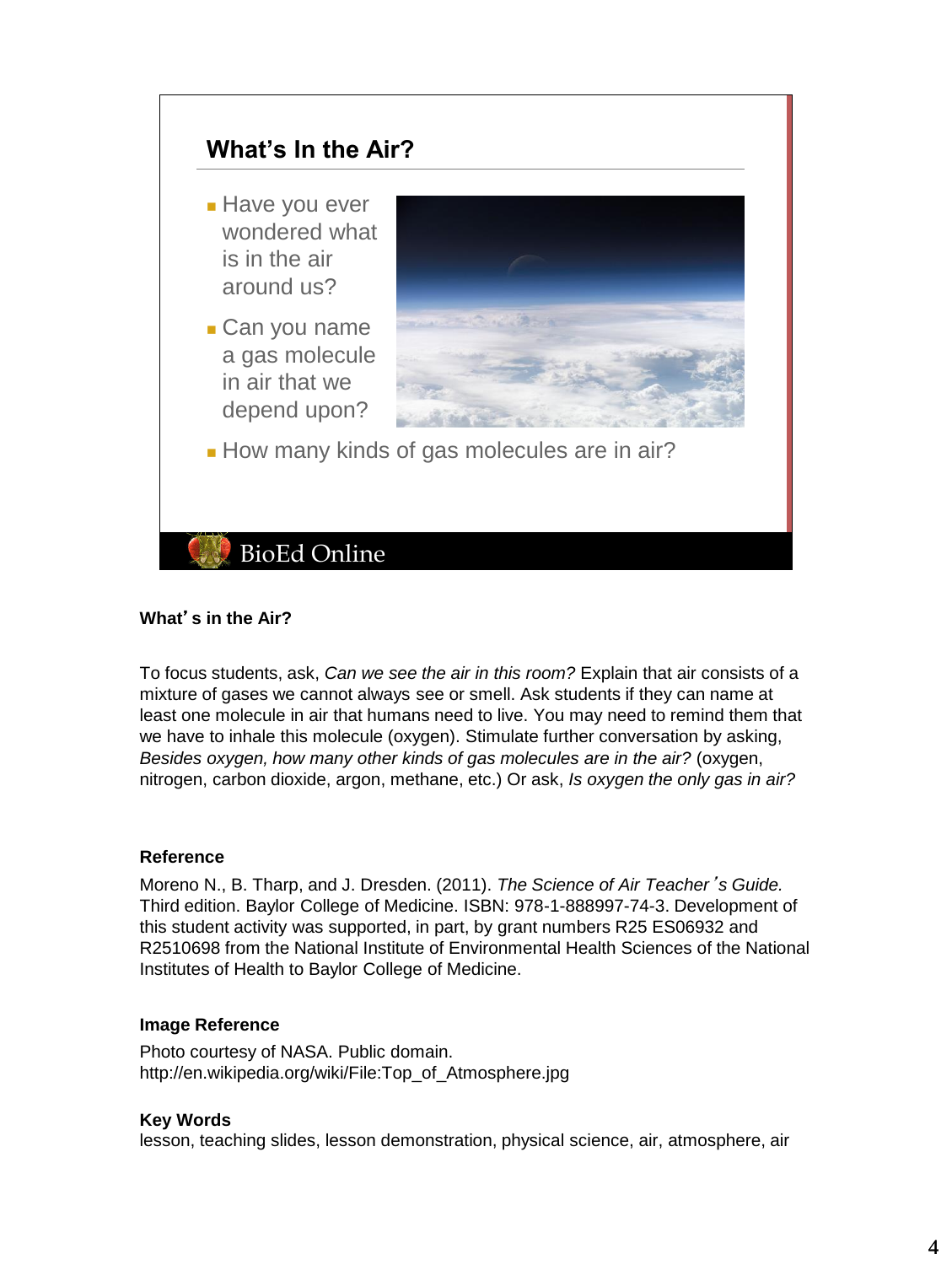temperature, heat, gas, gases, nitrogen, oxygen, argon, carbon dioxide, ozone, molecules, air particle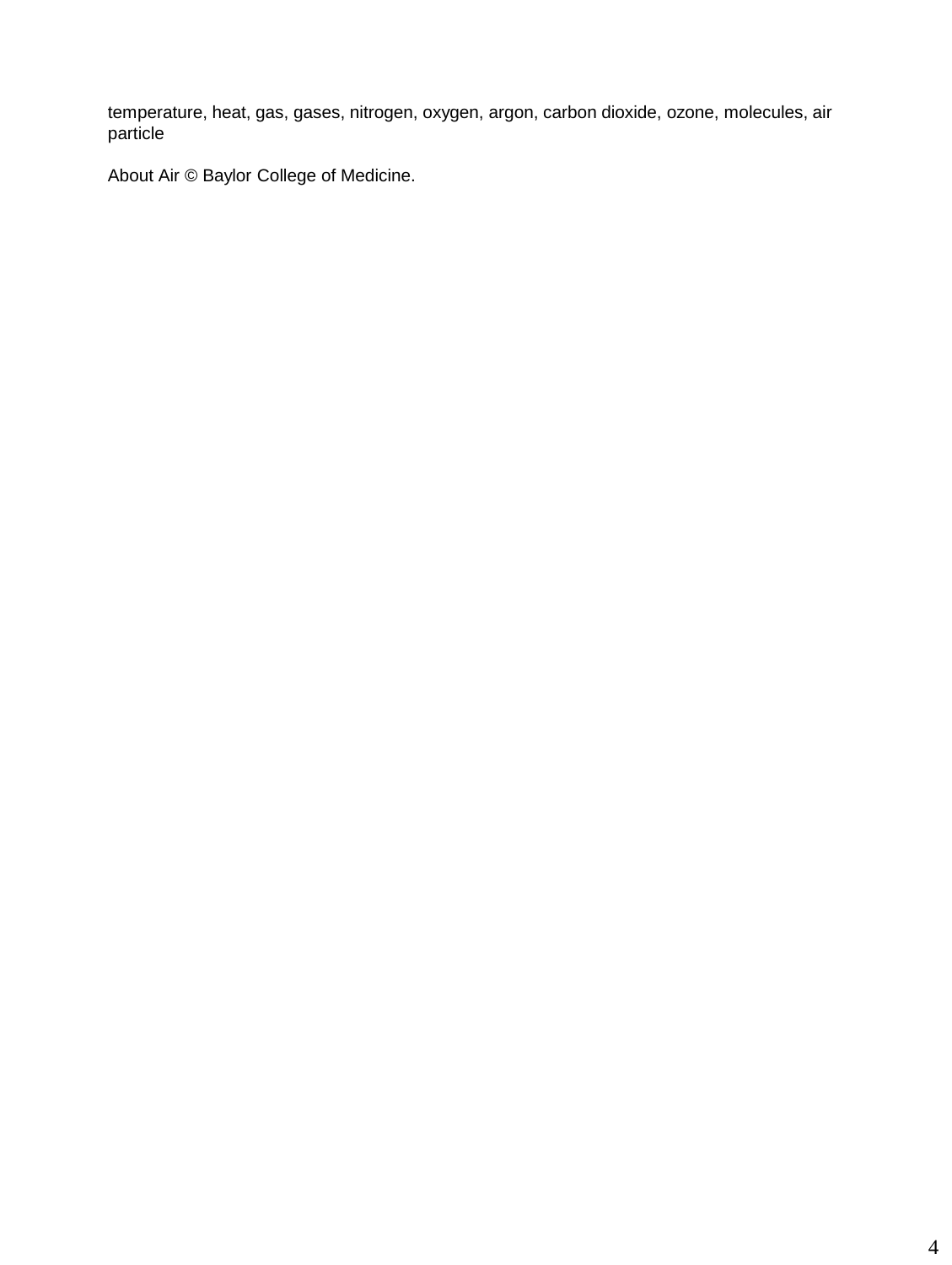

## **Let**'**s Get Started**

In this activity, students will use different colors of popcorn to model the composition of air. They will make predictions, measure, record observations, and draw conclusions based on their investigations. Students will learn that air is a mixture of different gases – mainly nitrogen, oxygen, argon, and carbon dioxide. They also will discover that nitrogen is the most abundant gas found in air.

Divide students into six small groups. (If your students are very young, you may prefer to conduct the activity as a discovery lesson with the entire class.) Ask the Materials Manager from each group to collect the required materials. Give three groups each a bag containing 7 cups of white popcorn. Give 1 bag of colored popcorn to each of the remaining 3 groups (a different color for each group). Students with white popcorn should measure out 5 cups of popcorn into their group's bag. Students with yellow popcorn should measure 4 cups into their bag. Students with red popcorn should measure 1/4 cup into their bag; and students with green popcorn should place 1 popcorn kernel into their bag.

Project a transparency of the "Let's Measure" student sheet. After students have finished measuring, have them study the Let's Measure sheet. Explain that each group will mix its popcorn into a single large bag, and that students will use their worksheets to calculate how many cups of popcorn are mixed together.

Hold a large plastic bag (15-gal size) in a central location. Before students empty the popcorn from their group bags into the large plastic bag, ask them to tell the class the amount and color of popcorn they are adding. As each group pours its popcorn into the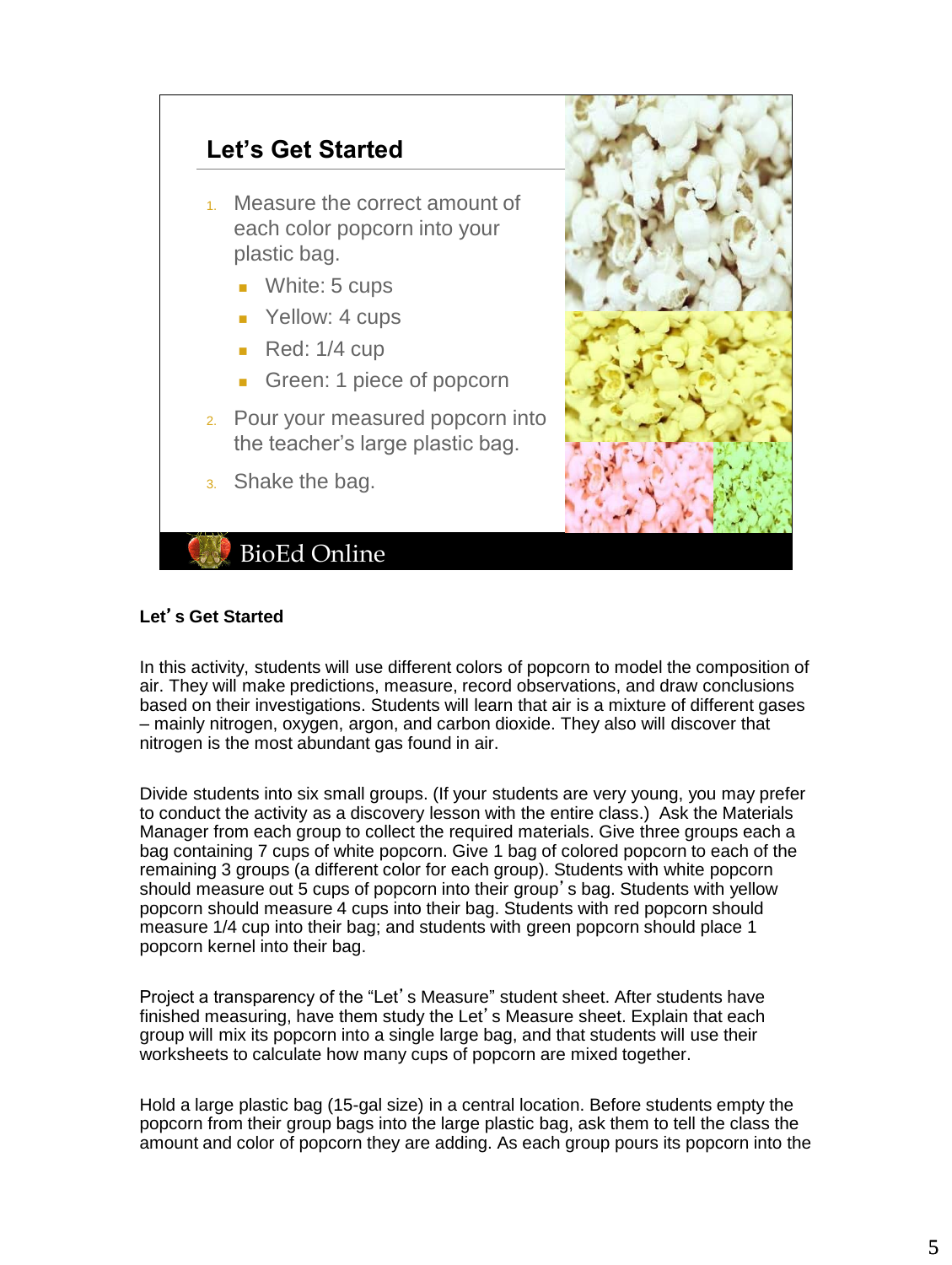large bag, have students complete the appropriate sections of their Let's Measure worksheets. After all the popcorn has been added, shake the large bag. Ask students, "What do you think I'm doing?" Lead them to understand that the popcorn is being mixed together.

# **Reference**

Moreno N., B. Tharp, and J. Dresden. (2011). *The Science of Air Teacher*'*s Guide.* Third edition. Baylor College of Medicine. ISBN: 978-1-888997-74-3. Development of this student activity was supported, in part, by grant numbers R25 ES06932 and R2510698 from the National Institute of Environmental Health Sciences of the National Institutes of Health to Baylor College of Medicine.

## **Image Reference**

Clipart (Adjusted image color settings)

## **Key Words**

lesson, teaching slides, lesson demonstration, physical science, air, atmosphere, air temperature, heat, gas, gases, nitrogen, oxygen, argon, carbon dioxide, ozone, molecules, air particle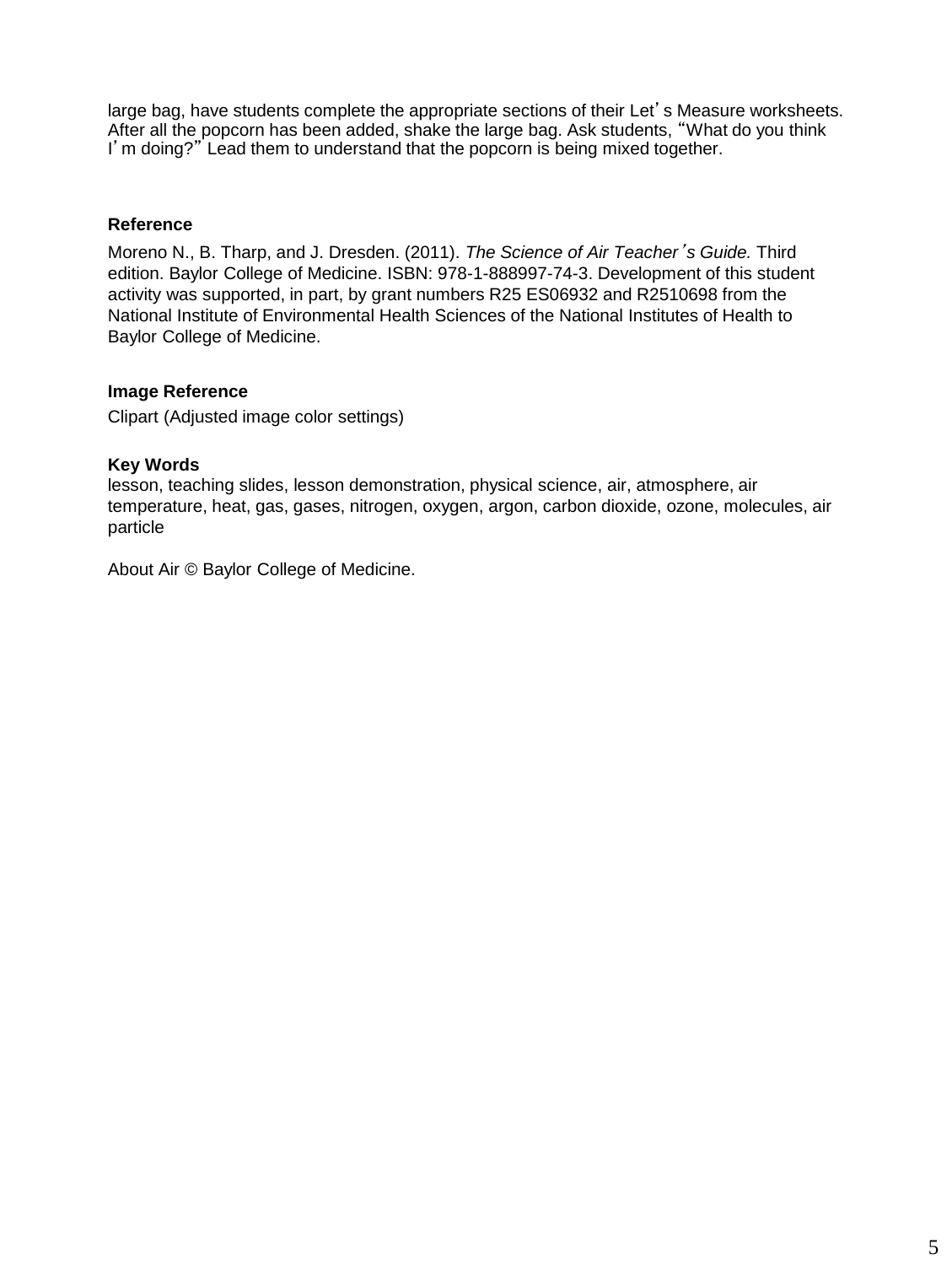

#### **Let**'**s Talk About It**

This activity allows students to model the composition of air using different colors of popcorn. Students will discover that air contains several different gases, including nitrogen (which makes up 78% of the air we breathe), oxygen (less than 21%), argon (slightly less than 1%), and carbon dioxide (less than 1%).

Begin a class discussion about what happened to the popcorn after it was shaken in the large plastic bag. Ask students, *Are the colors of popcorn arranged in a special order in the bag?* Students should observe that the colors are mixed randomly. To follow up, ask, *Can you think of any other kinds of mixtures?* Examples might include fruit salad, a bag of different colored marbles, chocolate chip ice cream, etc. You may want to introduce the term, "homogeneous" to describe a mixture in which the components are distributed evenly.

Next, ask students, *What color popcorn do you see the most? Second-most?* Finally, ask, *What color popcorn do you see the least?* Students should notice that white popcorn makes up most of the mixture, and that green popcorn is the least common component.

Tell students that air also is a mixture—one made of different gases—and that the different colors of popcorn in the large bag represent the various gases in air. Ask the students to guess which color of popcorn represents nitrogen molecules (white), oxygen molecules (yellow), argon molecules (red), and carbon dioxide molecules (green). You may wish to use the pie chart on the following slide to help illustrate this concept. Point out that while air is mostly nitrogen, we need the oxygen found in the air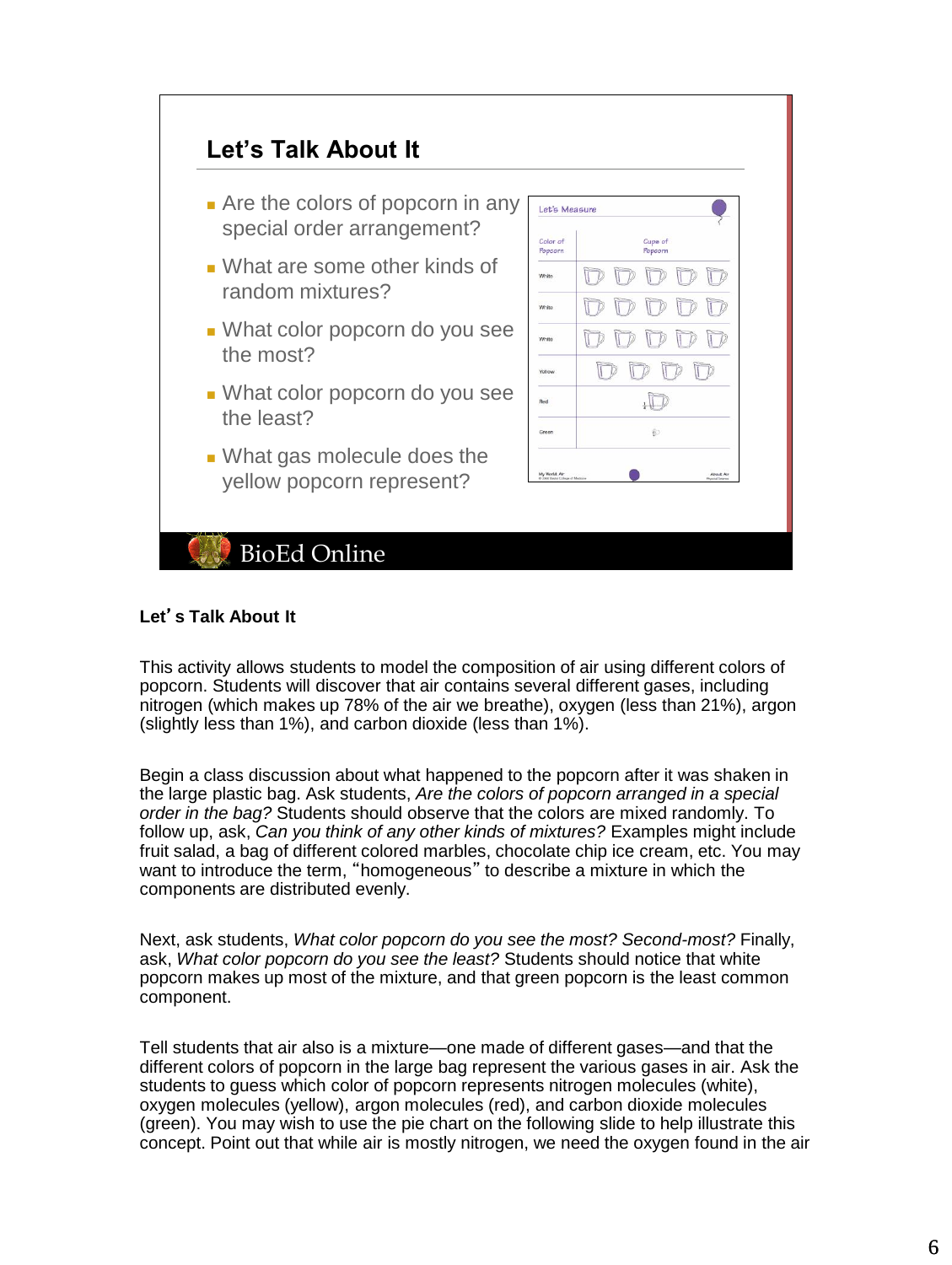to live. We also must exhale excess carbon dioxide from our bodies.

### **Reference**

Moreno N., B. Tharp, and J. Dresden. (2011). *The Science of Air Teacher*'*s Guide.* Third edition. Baylor College of Medicine. ISBN: 978-1-888997-74-3. Development of this student activity was supported, in part, by grant numbers R25 ES06932 and R2510698 from the National Institute of Environmental Health Sciences of the National Institutes of Health to Baylor College of Medicine.

### **Key Words**

lesson, teaching slides, lesson demonstration, physical science, air, atmosphere, air temperature, heat, gas, gases, nitrogen, oxygen, argon, carbon dioxide, ozone, molecules, air particle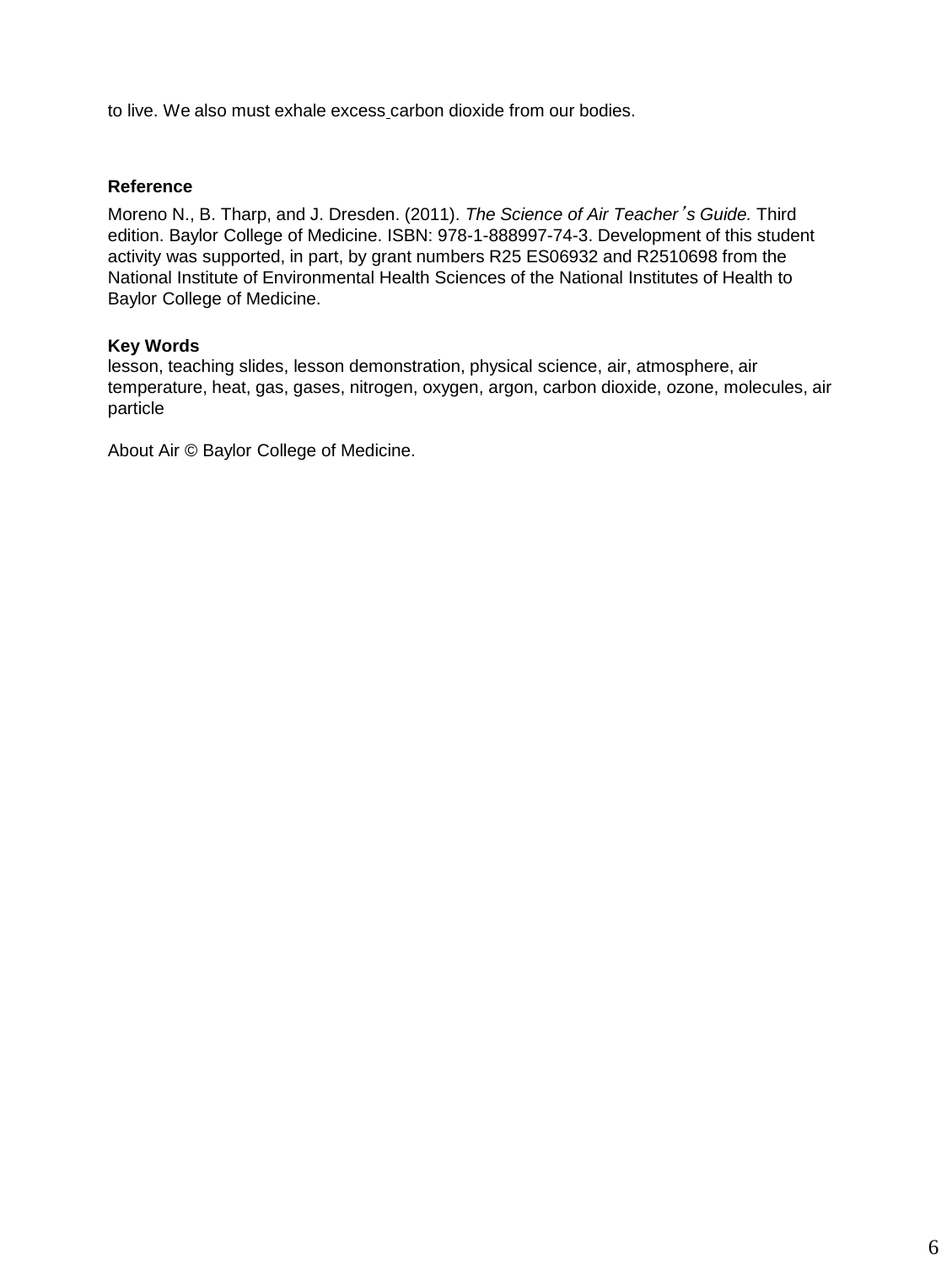

### **The Science of Air**

During this activity, students learned that air is a mixture of different gases. Air is comprised of about 78% nitrogen gas (N<sub>2</sub>) and less than 21% oxygen (O<sub>2</sub>). Argon is a non-reactive gas that makes up slightly less than 1% of air, while carbon dioxide (CO<sub>2</sub>) is present in even smaller quantities (less than 1 part per 1,000).

### **Image Reference**

Mysid. (2006). *Gas proportions in the Earth*'*s atmosphere (modified image).* Retrieved 07-28-2010, from http://en.wikipedia.org/wiki/File:Atmosphere\_gas\_proportions.svg.

### **Reference**

Moreno N., B. Tharp, and J. Dresden. (2011). *The Science of Air Teacher*'*s Guide.* Third edition. Baylor College of Medicine. ISBN: 978-1-888997-74-3. Development of this student activity was supported, in part, by grant numbers R25 ES06932 and R2510698 from the National Institute of Environmental Health Sciences of the National Institutes of Health to Baylor College of Medicine.

#### **Image Reference**

Illustration © User:Life of Riley, CC-BY-SA 3.0. http://commons.wikimedia.org/wiki/File:Atmosphere3.svg

### **Key Words**

lesson, teaching slides, lesson demonstration, physical science, air, atmosphere, air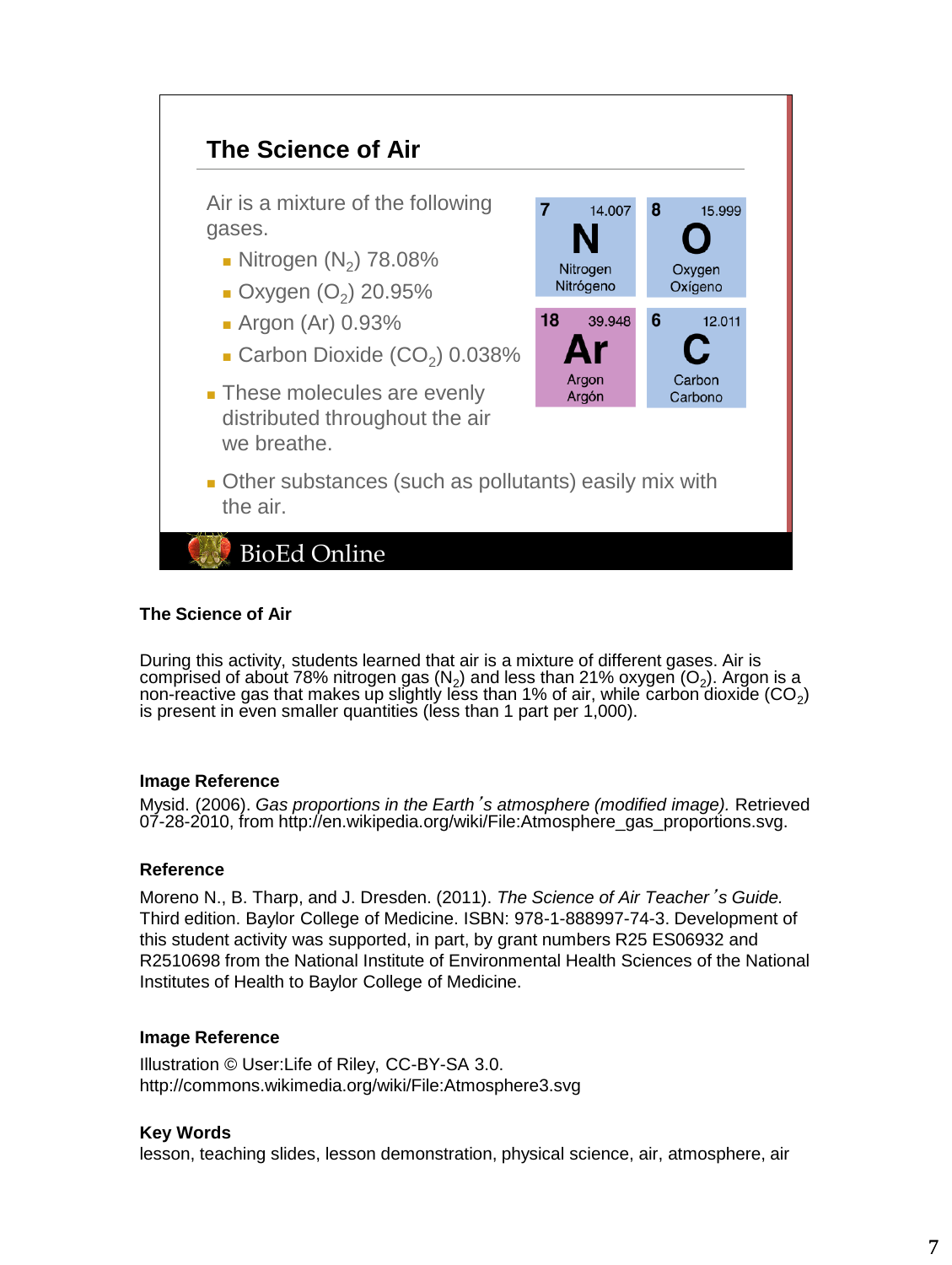temperature, heat, gas, gases, nitrogen, oxygen, argon, carbon dioxide, ozone, molecules, air particle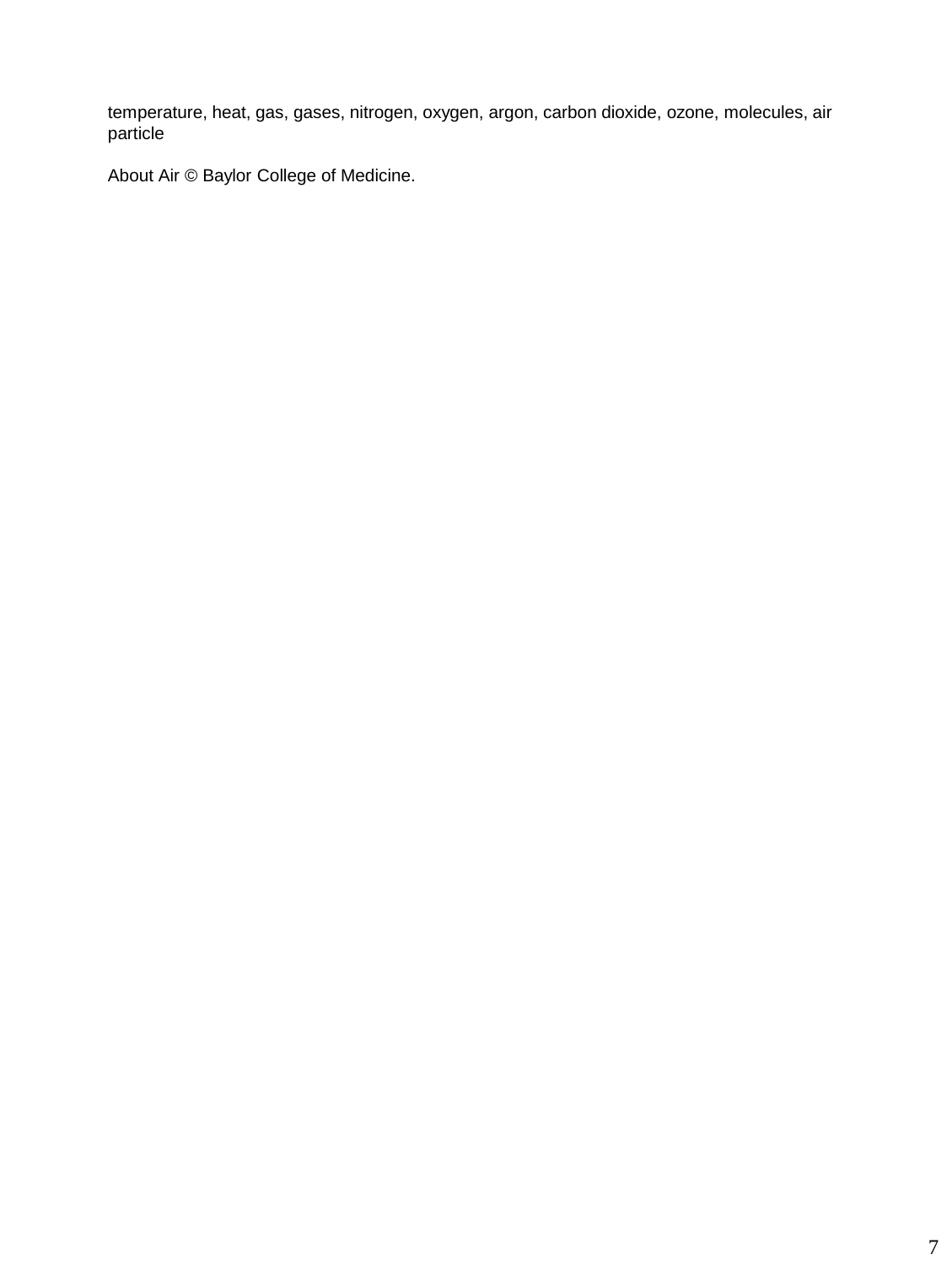

# **Composition of Dry Atmospheric Air**

The graphic shows components of dry atmospheric air. Air also includes trace amounts of many other naturally occurring gases, such as neon, helium, methane, and ammonia, as well as gases from pollution. Water vapor can occupy up to 5% of the total volume of air.

Oxygen is needed by the body but is NOT the main component of air. When we breathe, nitrogen, oxygen and all the other components of air enter and exit our lungs. Our bodies require oxygen  $(O_2)$ , and they release carbon dioxide (CO $_2$ ) when we exhale. $\check{ }$ 

# **Reference**

Moreno N., B. Tharp, and J. Dresden. (2011). *The Science of Air Teacher*'*s Guide.* Third edition. Baylor College of Medicine. ISBN: 978- 1-888997-74-3. Development of this student activity was supported, in part, by grant numbers R25 ES06932 and R2510698 from the National Institute of Environmental Health Sciences of the National Institutes of Health to Baylor College of Medicine.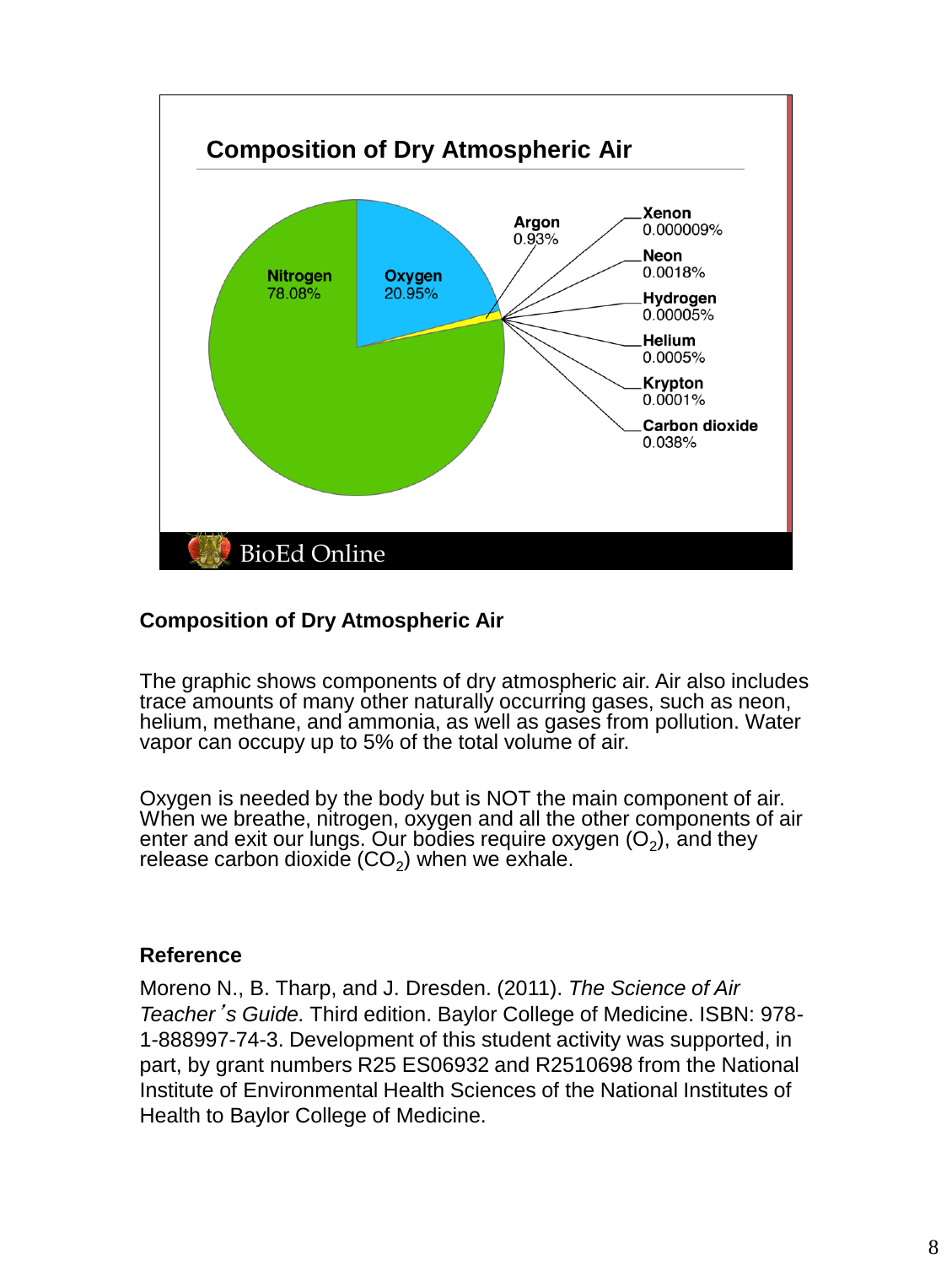# **Image Reference**

1.Data courtesy of NASA. http://nssdc.gsfc.nasa.gov/planetary/factsheet/earthfact.html

2.Graph by User: Life of Riley, CC-BY-SA 3.0. http://en.wikipedia.org/wiki/Air\_separation#mediaviewer/File:Atmosphere3

# **Key Words**

lesson, teaching slides, lesson demonstration, physical science, air, atmosphere, air temperature, heat, gas, gases, nitrogen, oxygen, argon, carbon dioxide, ozone, molecules, air particle